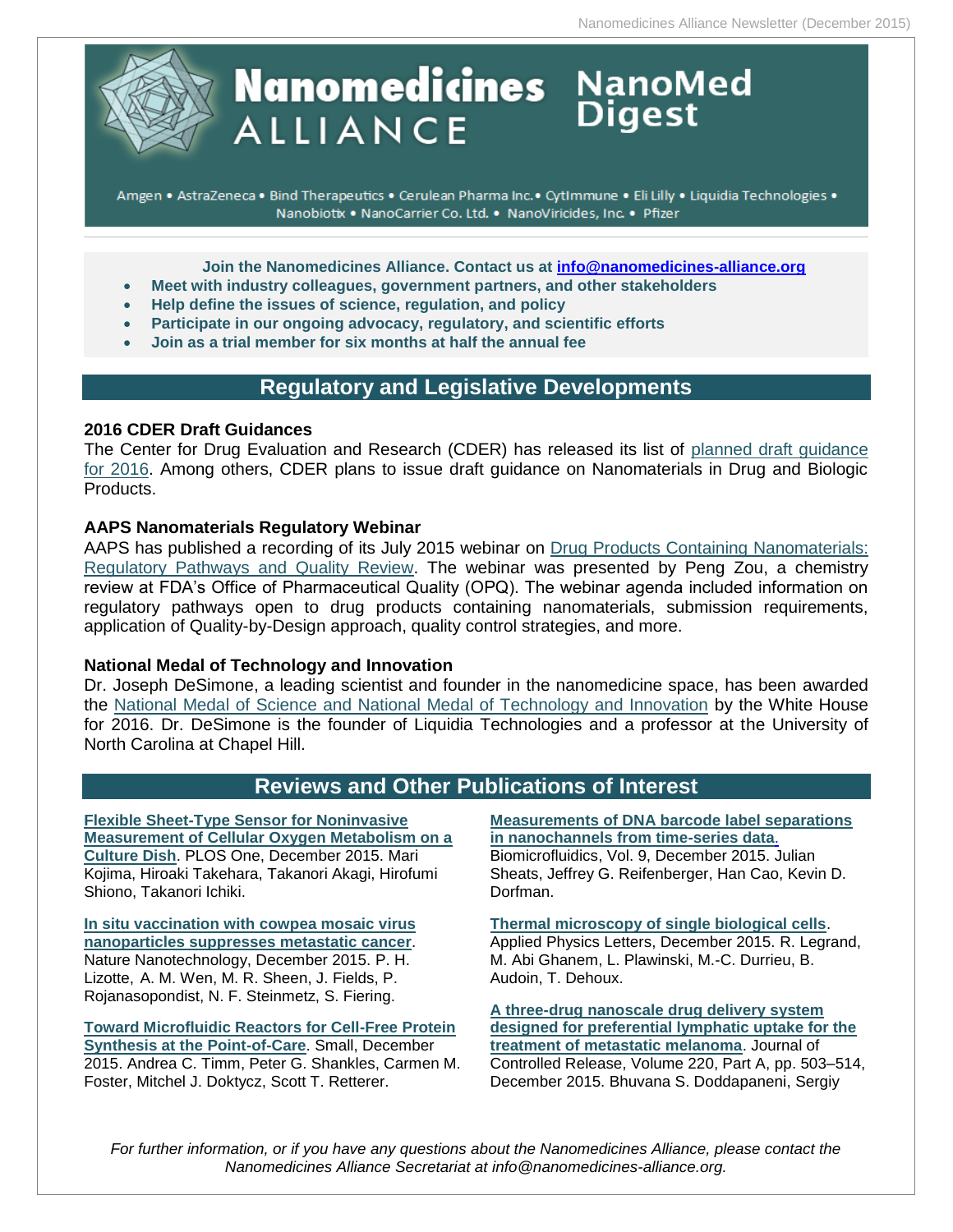#### *Nanomedicines Alliance Newsletter* **December 2015**

Kyryachenko, Sharmeen E. Chagani, Raid G. Alany, Deepa A. Rao, Arup K. Indra, Adam W.G. Alani.

**[Self-assembled RNA-triple-helix hydrogel scaffold](http://www.nature.com/nmat/journal/vaop/ncurrent/full/nmat4497.html)  [for microRNA modulation in the tumour](http://www.nature.com/nmat/journal/vaop/ncurrent/full/nmat4497.html)  [microenvironment](http://www.nature.com/nmat/journal/vaop/ncurrent/full/nmat4497.html)**. Nature Materials, December 2015. João Conde, Nuria Oliva, Mariana Atilano, Hyun Seok Song, Natalie Artzi.

**[Physical nanoscale conduit-mediated](http://www.nature.com/ncomms/2015/151216/ncomms9671/full/ncomms9671.html)  [communication between tumour cells and the](http://www.nature.com/ncomms/2015/151216/ncomms9671/full/ncomms9671.html)  [endothelium modulates endothelial phenotype](http://www.nature.com/ncomms/2015/151216/ncomms9671/full/ncomms9671.html).**

Nature Communications, Vol. 6, Article No. 8671, December 2015. Yamicia Connor, Sarah Tekleab, Shyama Nandakumar, Cherelle Walls, Yonatan Tekleab, Amjad Husain, Or Gadish, Venkata Sabbisetti, Shelly Kaushik, Seema Sehrawat, Ashish Kulkarni, Harold Dvorak, Bruce Zetter, Elazer R. Edelman, Shiladitya Sengupta.

**[AAPS Theme Issue: Translational Application of](http://link.springer.com/journal/12249/topicalCollection/AC_9f164a76eadd8961e2df4b6423bf88c2/page/1)  [Nanodelivery Systems: Emerging Cancer Therapy](http://link.springer.com/journal/12249/topicalCollection/AC_9f164a76eadd8961e2df4b6423bf88c2/page/1)**.

# **[Ultrasound ablation enhances drug accumulation](https://www.jci.org/articles/view/83312)**

**[and survival in mammary carcinoma models](https://www.jci.org/articles/view/83312)**. The Journal of Clinical Investigation, November 2015. Andrew W. Wong, Brett Z. Fite, Yu Liu, Azadeh Kheirolomoom, Jai W. Seo, Katherine D. Watson, Lisa M. Mahakian, Sarah M. Tam, Hua Zhang, Josquin Foiret, Alexander D. Borowsky, Katherine W. Ferrara.

#### **[A Near-Infrared Laser-Activated "Nanobomb" for](http://onlinelibrary.wiley.com/doi/10.1002/adma.201504263/abstract)  [Breaking the Barriers to MicroRNA Delivery](http://onlinelibrary.wiley.com/doi/10.1002/adma.201504263/abstract)**.

Advanced Materials, November 2015. Hai Wang, Pranay Agarwal, Shuting Zhao, Jianhua Yu, Xiongbin Lu, Xiaoming He.

**[Boundaries can steer active Janus spheres](http://www.nature.com/ncomms/2015/151202/ncomms9999/full/ncomms9999.html)**. Nature Communications, Vol. 6, Article No. 8999, December 2015. Sambeeta Das, Astha Garg, Andrew I. Campbell, Jonathan Howse, Ayusman Sen, Darrell Velegol, Ramin Golestanian, Stephen J. Ebbens.

**[Transformable liquid-metal nanomedicine](http://www.nature.com/ncomms/2015/151202/ncomms10066/full/ncomms10066.html)**. Nature Communications, Vol. 6, Article No. 10066, December 2015. Yue Lu, Quanyin Hu, Yiliang Lin, Dennis B. Pacardo, Chao Wang, Wujin Sun, Frances S. Ligler, Michael D. Dickey, Zhen Gu.

# **Conferences and Workshops**

#### **[International Symposium on Nanobiotechnology](http://cnsi.ctrl.ucla.edu/nanobiotechnology/pages/)**,

#### **3 – 5 February 2016, Los Angeles, CA**

**Therapeutics** *In Vivo* imaging Regenerative medicine **Oncology** Drug development Automated drug release

#### **[Kuwait International Nanotechnology](http://www.nanotechkw.com/#home)**

**[Conference,](http://www.nanotechkw.com/#home) 9-11 February 2016, Kuwait** Drug delivery Therapy techniques

Cell repair Regenerative medicine

#### **[NanoEngineering for Medicine and Biology](https://www.asme.org/events/nemb.aspx)**

**[Conference,](https://www.asme.org/events/nemb.aspx) 21 – 24 February 2016, Houston, TX** NanoImaging Nanoparticle-based delivery

Nano and Microfluidics

#### **[International Conference on Nanomedicine, Drug](http://nddte.com/)  [Delivery, and Tissue Engineering](http://nddte.com/)**, **1 – 2 April**

#### **2016, Prague, Czech Republic**

Cancer and Nanotechnology Clinical Application of Nanotechnology Gene Delivery Systems Nanomedical Technologies

**[10th World Meeting on Pharmaceutics,](http://www.worldmeeting.org/home/)  [Biopharmaceutics, and Pharmaceutical](http://www.worldmeeting.org/home/)  [Technology,](http://www.worldmeeting.org/home/) 4 – 7 April 2016, Glasgow, United** 

**Kingdom**

2D and 3D printing in drug delivery **Nanoparticles** Cellular drug transport

## **[Bionanomaterials Conference,](http://www.zingconferences.com/conferences/6th-zing-bionanomaterials-conference/) 8 – 11 May 2016,**

**Varna Bulgaria Synthesis Characterization Toxicity Therapeutics** 

#### **[International Nanotechnology Congress,](http://www.nanotoxcongress.net/index.html) 1 – 4**

#### **June 2016, Boston, MA**

Regulatory landscape Biomedical applications Nanocommercialization

#### **[Nano in Bio 2016,](http://nanoinbio2016.sciencesconf.org/) 31 May – 5 June 2016, Le**

**Gosier, French West Indies**

 Biosensors & nanobioelectronics Bio-inspired materials & drug delivery Nanobiomechanics & nanomedicine Tissue engineering & regenerative medicine Nanotechnologies & biomedical applications

*For further information, or if you have any questions about the Nanomedicines Alliance, please contact the Nanomedicines Alliance Secretariat at info@nanomedicines-alliance.org.*